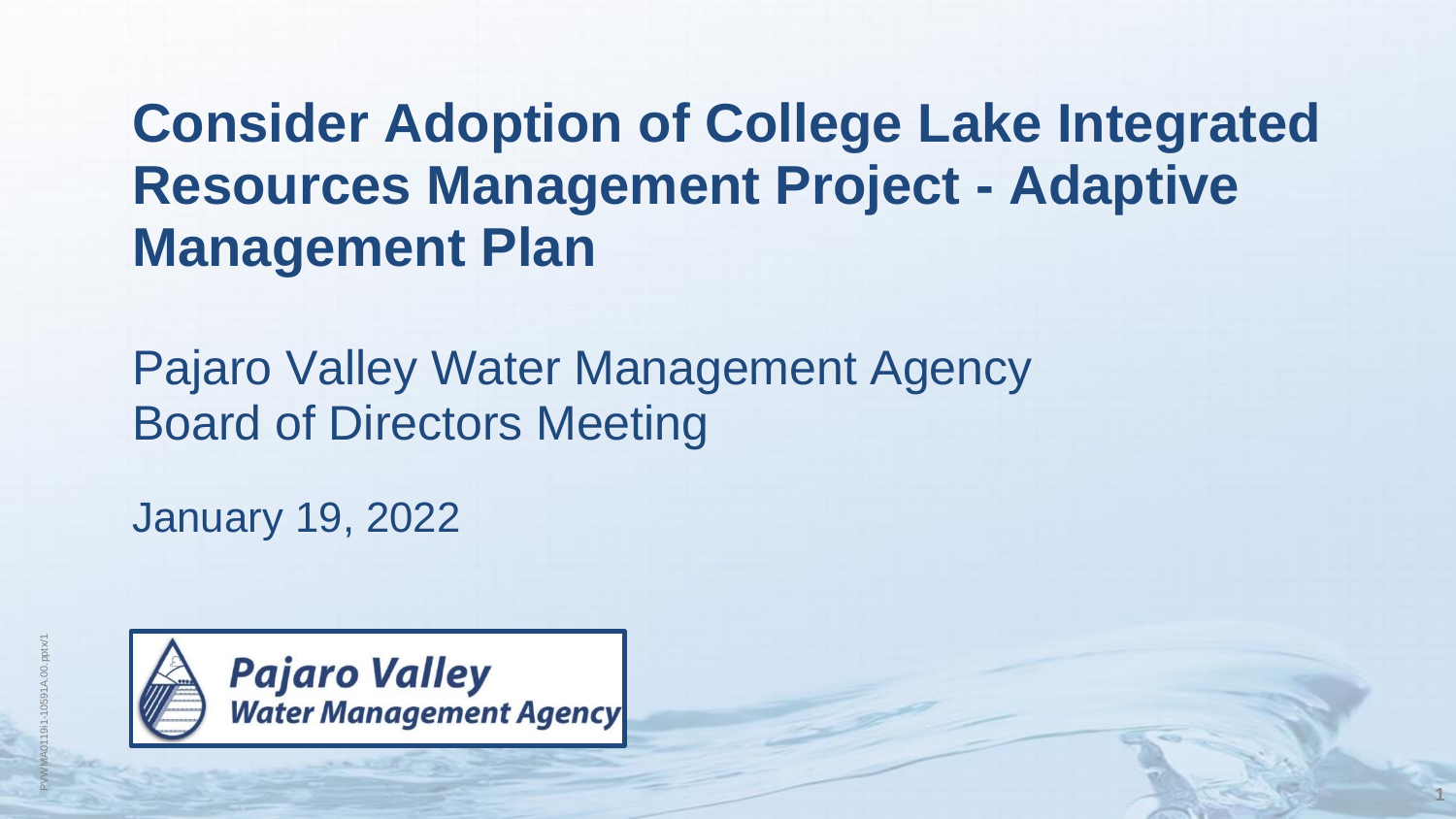### **College Lake Integrated Resources Management Project – Timeline Since BMP Update**

- April 2014: Basin Management Plan Update Programmatic EIR Certified, BMP Approved
- October 2019: College Lake Integrated Resources Management Project EIR Certified, BMP Approved
- October 2020: PV Water Board forms Ad Hoc Adaptive Management Plan (AMP) **Committee**
- Ad Hoc AMP Committee Meetings
	- Meeting 1, April 29, 2021
	- Meeting 2, June 15, 2021
	- Meeting 3, September 2, 2021
	- Meeting 4, November 10, 2021
- Board Presentations
	- December 22, 2021: Presentation of Draft AMP
	- January 19, 2022: Board consideration of Final AMP (2022)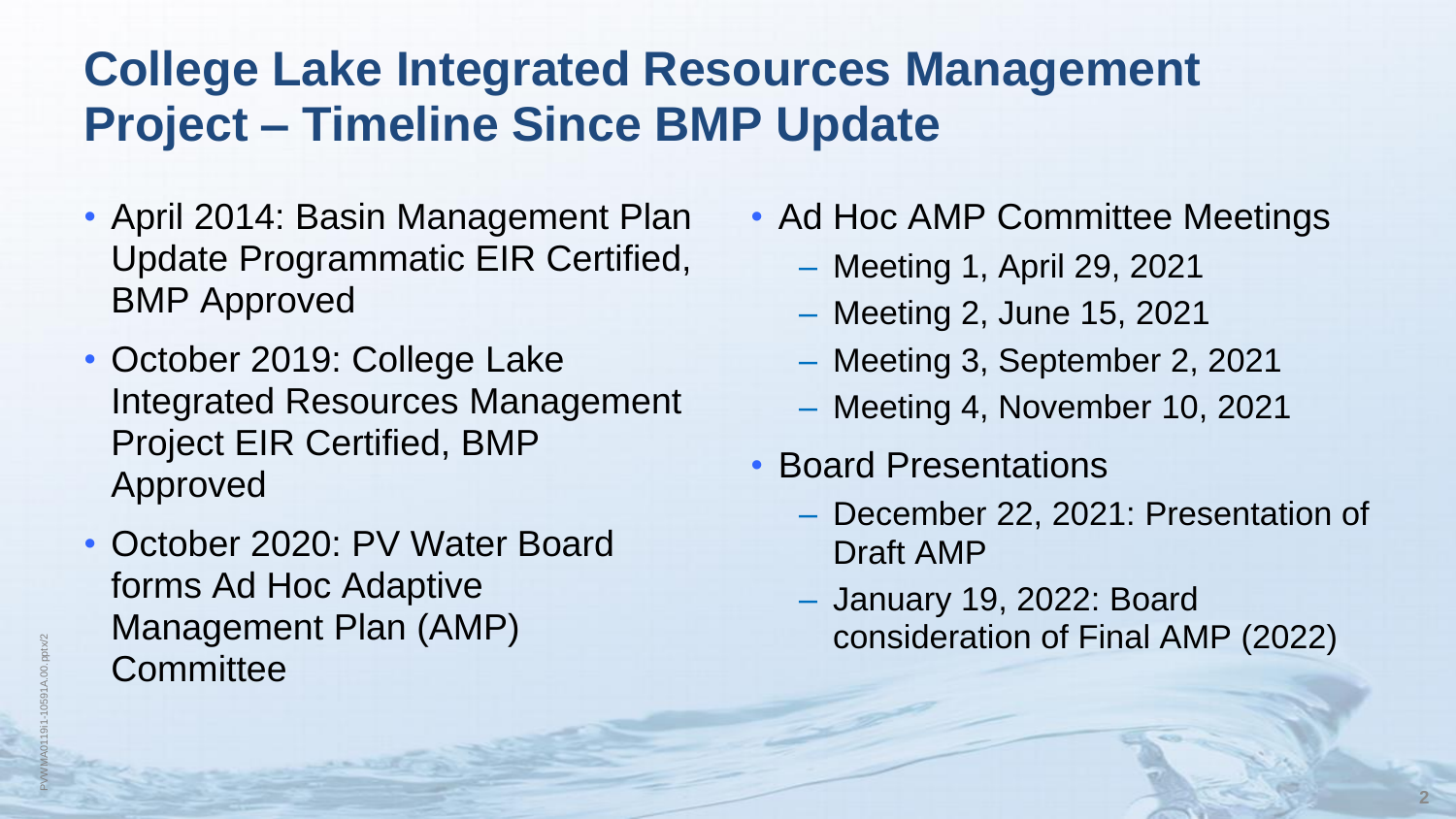# **Revisions to Board Review Draft AMP Based on Comments Received**<br>
• Comments on Board Review Draft received from the Sierra C<br>
• Revisions were made in response to comments on:<br>
– Waterfowl monitoring<br>
– Seasonal wetland m **Comments Received**

- Comments on Board Review Draft received from the Sierra Club
- Revisions were made in response to comments on:
	- Waterfowl monitoring
	- Seasonal wetland monitoring
	- Annual adaptive management reporting
	- Five-year update process
- Revisions were not made in response to comments on:
	- Adding implementation plan and budget
- The comments and responses have been added to Appendix J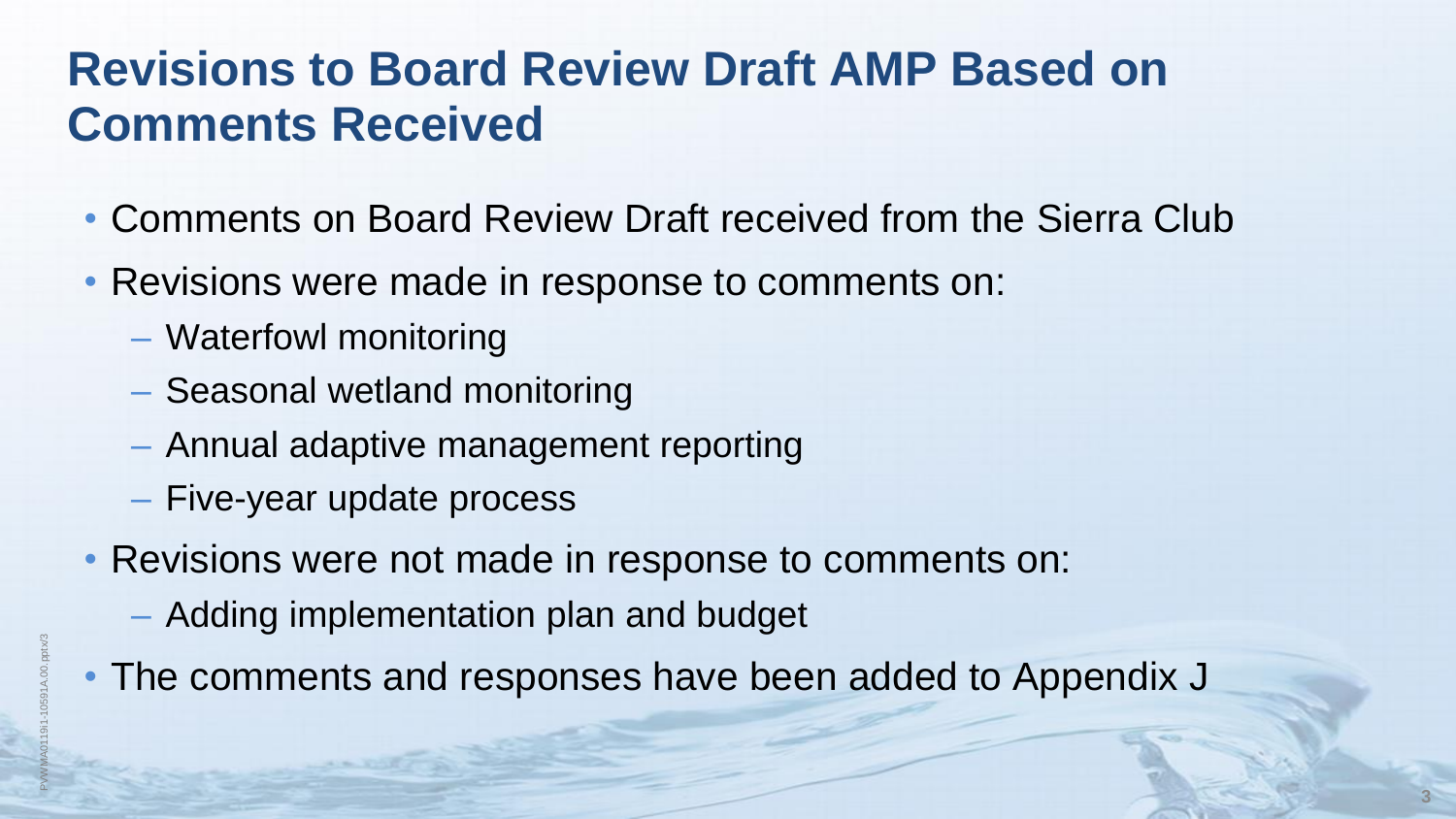### **Next Steps**

- Publish adopted AMP
- Continue collection of baseline monitoring data
- AMP will be implemented during project operation
	- Annual memoranda
	- 5-year updates

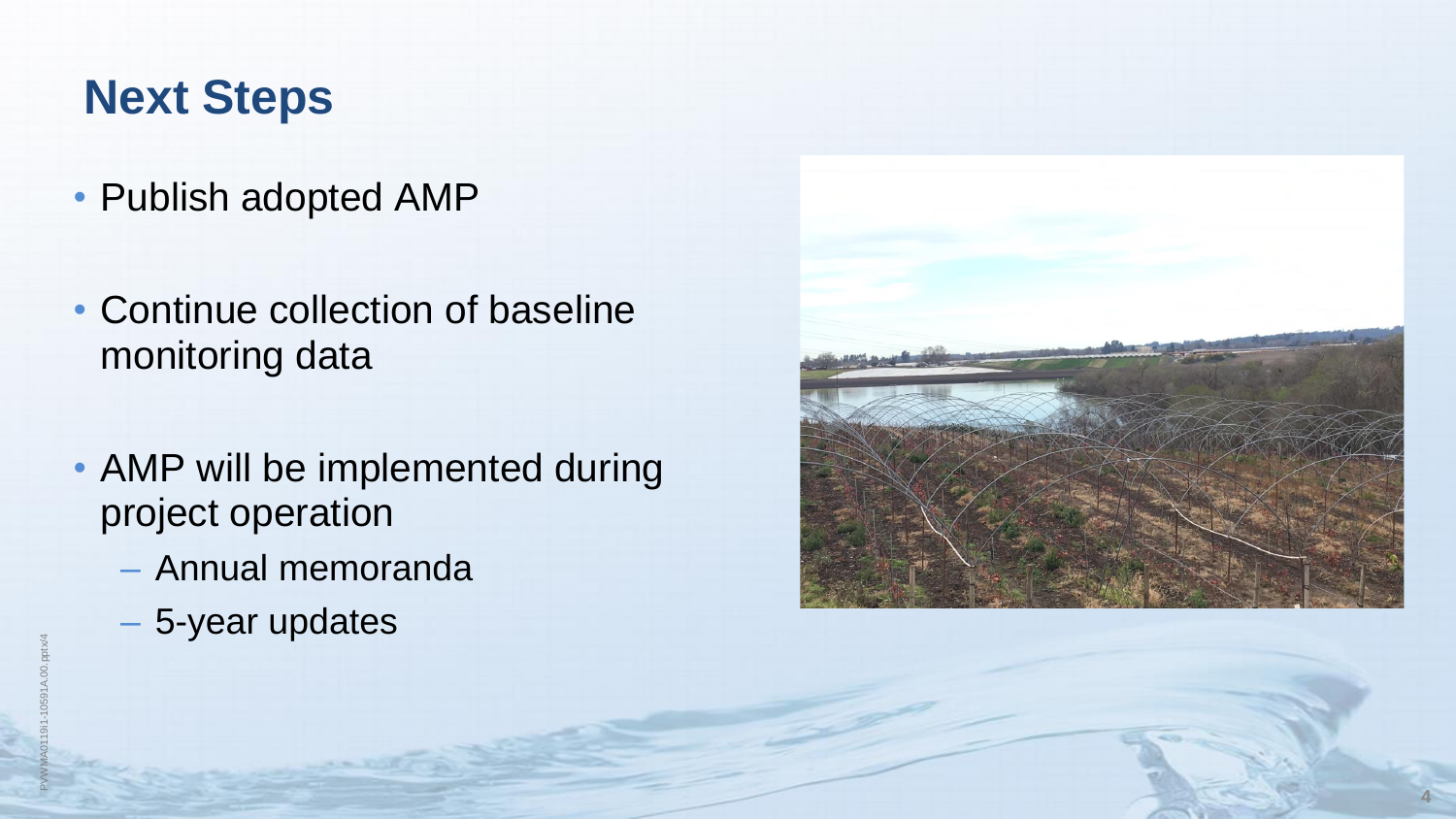- Stephen Rider PV Water Director/Chair
- Bob Culbertson PV Water Director
- Tom Broz PV Water Director
- Joel Casagrande NMFS
- Jessie Maxfield CDFW
- Adam French Amah Mutsun Land Trust (Tribal Representative)
- Jonathan Pilch Watsonville Wetlands Watch (NGO)
- **Ad Hoc AMP Committee Members**<br>
 Stephen Rider PV Water Director/Chair<br>
 Bob Culbertson PV Water Director<br>
 Tom Broz PV Water Director<br>
 Joel Casagrande NMFS<br>
 Jessie Maxfield CDFW<br>
 Adam French Amah Muts • Jerry Busch – Representative-Ventana Chapter Sierra Club/Vice-Chair (NGO Representative)
	- John Diffenbaugh Neighboring Landowner
	- Dawn Reis Neighboring Landowner
	- Christi Suchil Disadvantaged Community Representative
	- Frank Shields Local Environmental **Scientist**
	- John Pritchard At-Large Community Member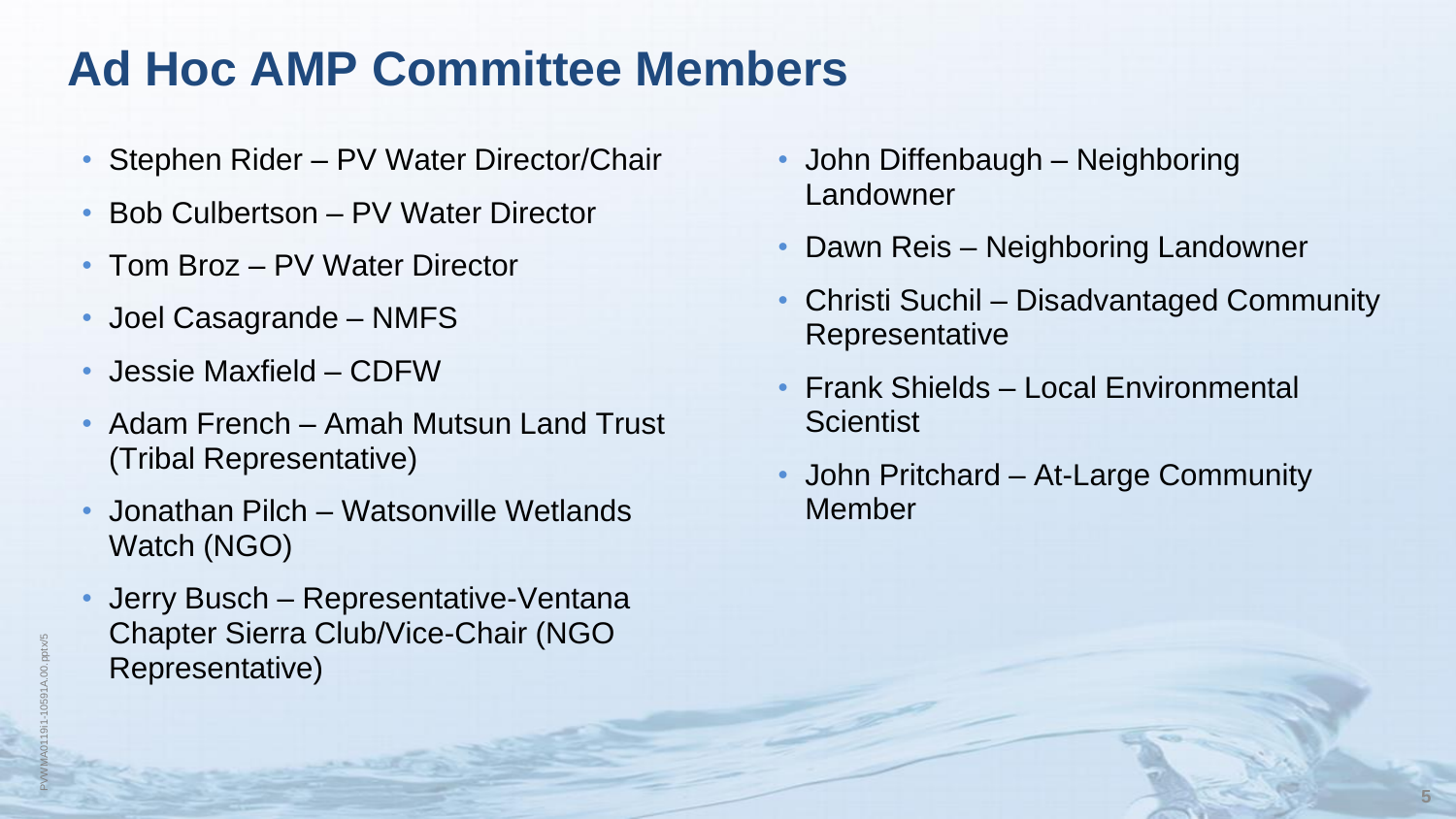## **AMP Project Team**

- PV Water
	- Brian Lockwood, General Manager
	- Casey Meusel, Associate Hydrologist
	- Marcus Mendiola, Water Conservation and Outreach Specialist

- Consultant Team
	- John Hunter, Ph.D., ESA
	- Alena Maudru, ESA
	- Chris Hammersmark, Ph.D., cbec eco-engineering
	- Gary Kittleson, Wildlife Biologist
	- Mike Podlech, Fisheries Biologist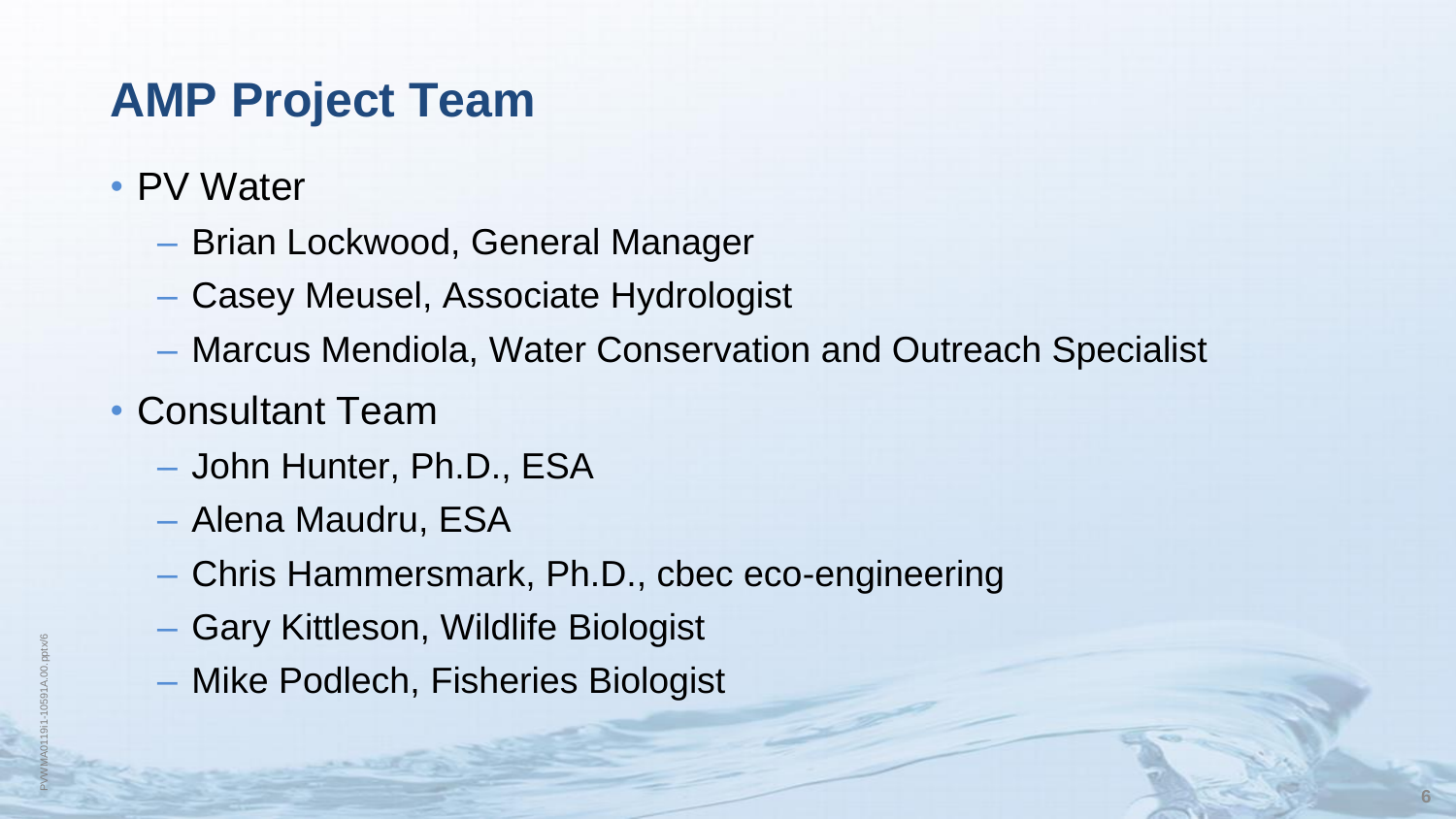## **Questions and Comments**